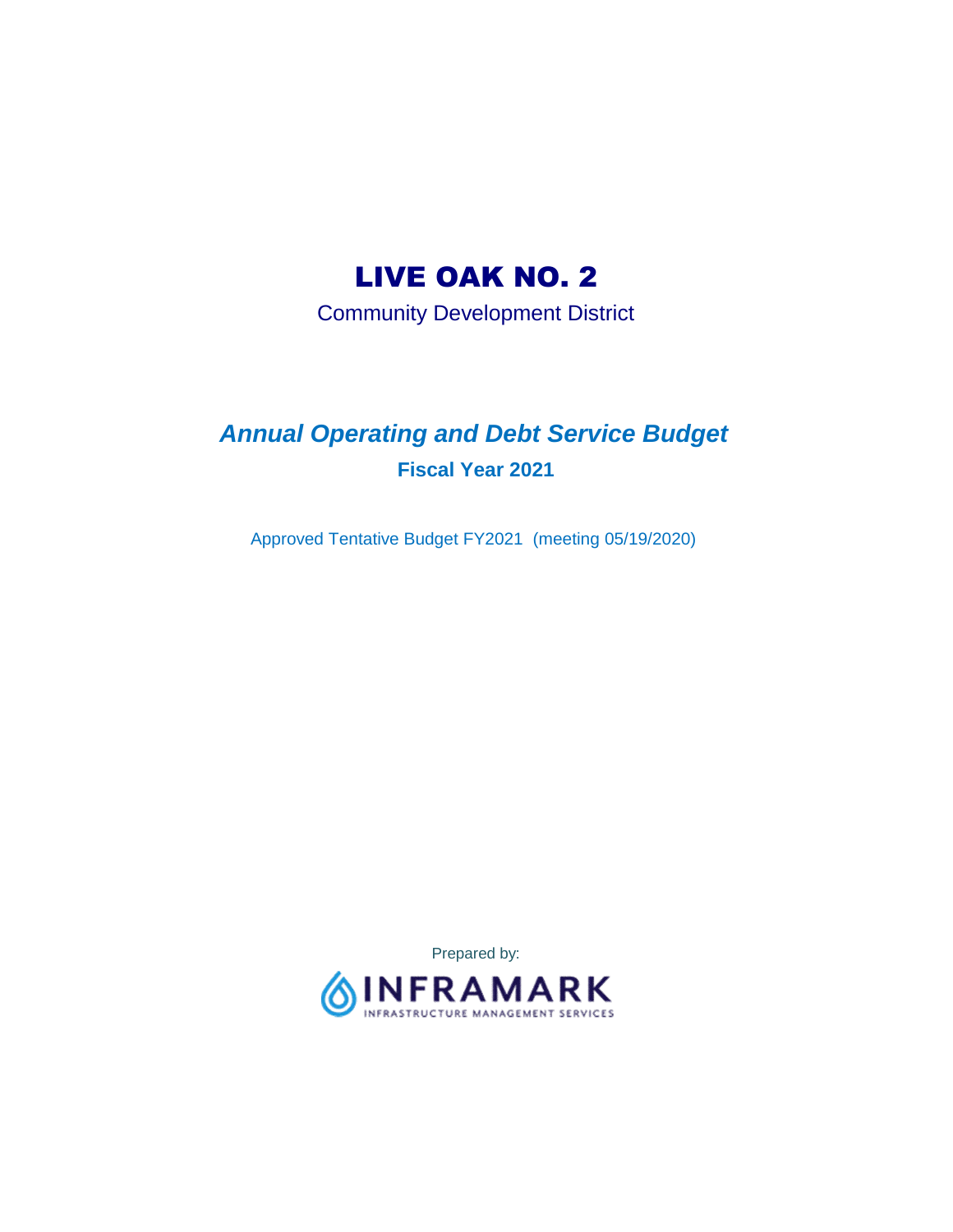#### **Table of Contents**

|                            | Page #  |
|----------------------------|---------|
| <b>OPERATING BUDGET</b>    |         |
| General Fund               |         |
|                            |         |
|                            | $2 - 4$ |
|                            | 5       |
|                            |         |
| <b>DEBT SERVICE BUDGET</b> |         |
| Series 2016                |         |
|                            | 6       |
|                            |         |

#### **SUPPORTING BUDGET SCHEDULES**

|--|--|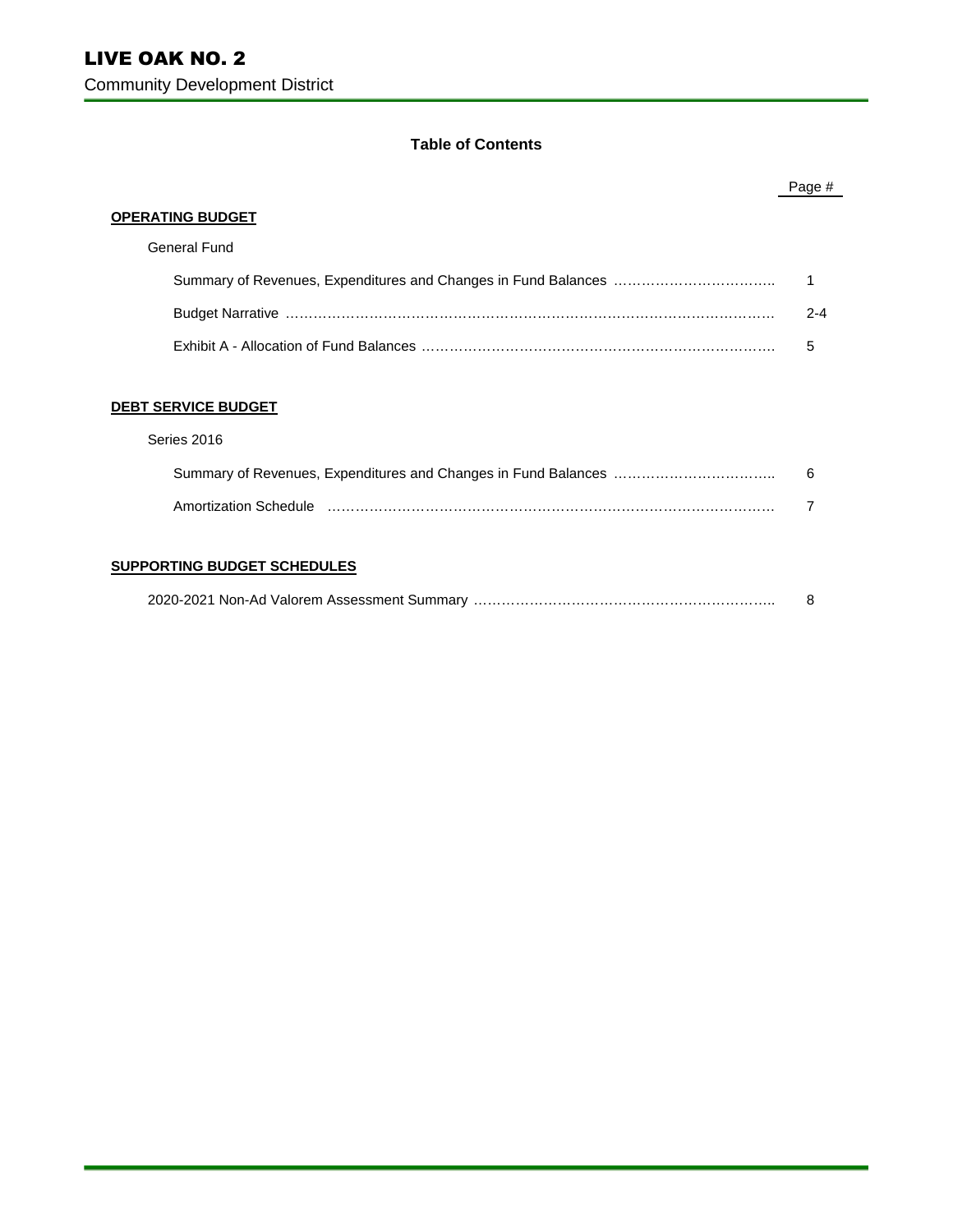## Live Oak No. 2

Community Development District

**Operating Budget**  Fiscal Year 2021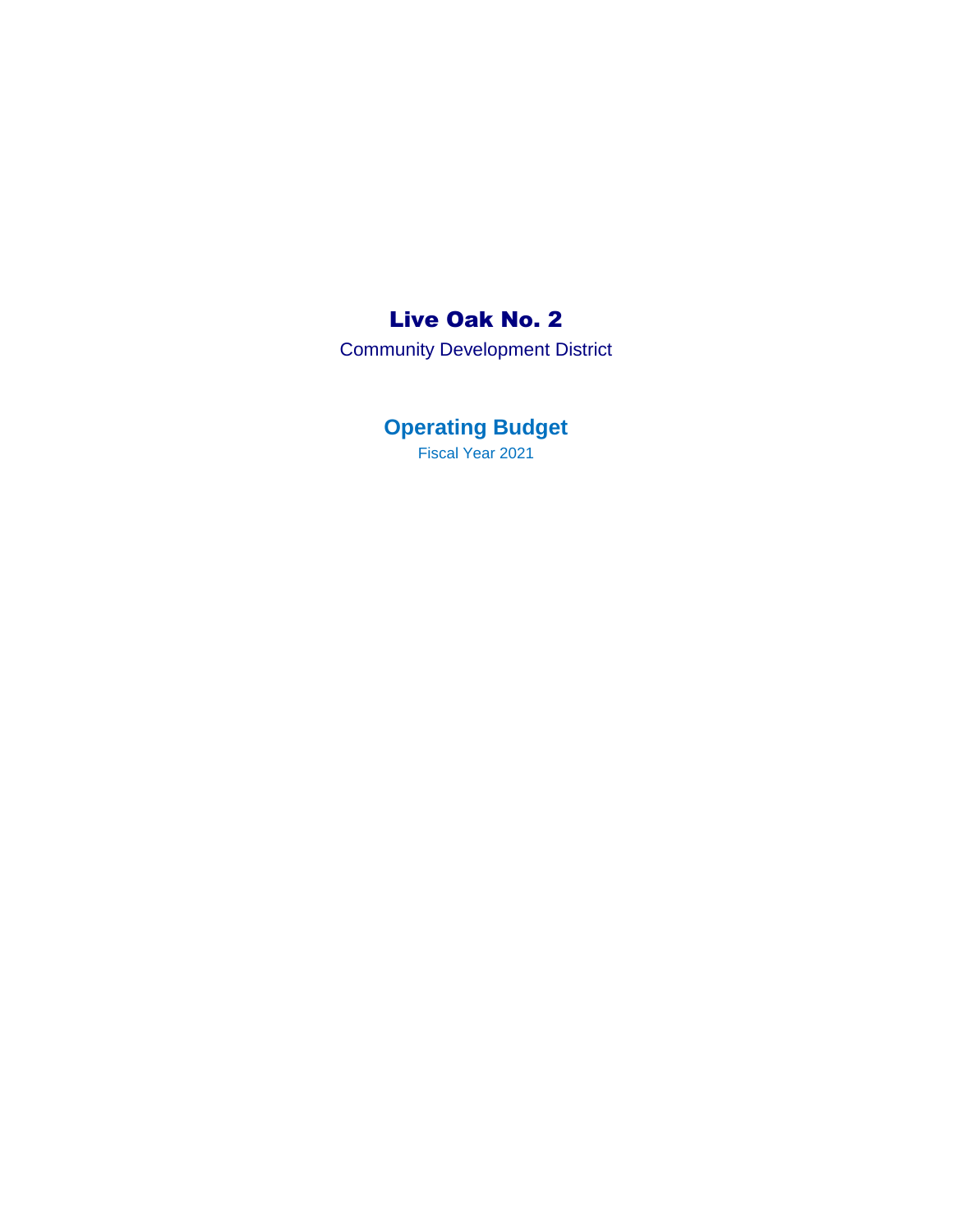## LIVE OAK NO. 2

#### Community Development District *General Fund*

## **Summary of Revenues, Expenditures and Changes in Fund Balances**

Fiscal Year 2021 Proposed Budget

|                                       | <b>ACTUAL</b>            | <b>ACTUAL</b>            | <b>ADOPTED</b><br><b>BUDGET</b> | <b>ACTUAL</b><br><b>THRU</b> | <b>PROJECTED</b><br>MAY- | <b>TOTAL</b><br><b>PROJECTED</b> |    | <b>ANNUAL</b><br><b>BUDGET</b> |
|---------------------------------------|--------------------------|--------------------------|---------------------------------|------------------------------|--------------------------|----------------------------------|----|--------------------------------|
| <b>ACCOUNT DESCRIPTION</b>            | FY 2018                  | FY 2019                  | FY 2020                         | APR-2020                     | <b>SEP-2020</b>          | FY 2020                          |    | FY 2021                        |
| <b>REVENUES</b>                       |                          |                          |                                 |                              |                          |                                  |    |                                |
| Interest - Investments                | \$<br>3,218              | \$<br>8,698              | \$<br>3,000                     | \$<br>3,837                  | \$<br>1,000              | \$<br>4,837                      | \$ | 3,000                          |
| Interest - Tax Collector              | 545                      | 202                      |                                 | 168                          |                          | 168                              |    | 50                             |
| Special Assmnts- Tax Collector        | 256,049                  | 253,094                  | 253,094                         | 247,301                      | 5,793                    | 253,094                          |    | 253,094                        |
| Special Assmnts- Discounts            | (9,761)                  | (9,461)                  | (10, 124)                       | (9,660)                      |                          | (9,660)                          |    | (10, 124)                      |
| <b>Other Miscellaneous Revenues</b>   |                          | 519                      |                                 |                              |                          |                                  |    |                                |
| <b>TOTAL REVENUES</b>                 | 250,051                  | 253,052                  | 245,969                         | 241,646                      | 6,793                    | 248,439                          |    | 246,020                        |
| <b>EXPENDITURES</b>                   |                          |                          |                                 |                              |                          |                                  |    |                                |
| <b>Administrative</b>                 |                          |                          |                                 |                              |                          |                                  |    |                                |
| P/R-Board of Supervisors              | 4,000                    | 3,600                    | 6,000                           | 1,800                        | 4,200                    | 6,000                            |    | 6,000                          |
| <b>FICA Taxes</b>                     | 306                      | 275                      | 459                             | 138                          | 321                      | 458                              |    | 459                            |
| ProfServ-Arbitrage Rebate             | 600                      | 600                      | 600                             | $\blacksquare$               | 600                      | 600                              |    | 600                            |
| ProfServ-Dissemination Agent          | 1,000                    | $\overline{\phantom{a}}$ | 1,000                           | $\blacksquare$               | 1,000                    | 1,000                            |    | 1,000                          |
| ProfServ-Engineering                  | 20,739                   | 23,518                   | 15,000                          | 21,582                       | 3,500                    | 25,082                           |    | 25,000                         |
| ProfServ-Legal Services               | 1,731                    | 2,124                    | 3,000                           | 1,361                        | 1,639                    | 3,000                            |    | 3,000                          |
| ProfServ-Mgmt Consulting Serv         | 38,850                   | 40,000                   | 40,000                          | 23,333                       | 16,667                   | 40,000                           |    | 40,000                         |
| ProfServ-Special Assessment           | 12,500                   | 12,500                   | 12,500                          | 12,500                       | $\overline{\phantom{a}}$ | 12,500                           |    | 12,500                         |
| ProfServ-Trustee Fees                 | 3,971                    | 1,887                    | 3,971                           | 1,885                        | 2,086                    | 3,971                            |    | 3,971                          |
| <b>Auditing Services</b>              | 3,500                    | 3,500                    | 3,500                           |                              | 3,500                    | 3,500                            |    | 3,700                          |
| Postage and Freight                   | 121                      | 126                      | 500                             | 79                           | 421                      | 500                              |    | 500                            |
| Insurance - General Liability         | 8,310                    | 7,812                    | 8,593                           | 7,812                        |                          | 7,812                            |    | 8,593                          |
| Printing and Binding                  | 114                      | 159                      | 300                             | 106                          | 194                      | 300                              |    | 300                            |
| Legal Advertising                     | 2,795                    | 1,638                    | 900                             | 334                          | 566                      | 900                              |    | 900                            |
| Miscellaneous Services                |                          | $\blacksquare$           | 300                             | 181                          | 119                      | 300                              |    | 300                            |
| Misc-Bank Charges                     | 282                      | 332                      |                                 | $\overline{\phantom{a}}$     |                          | $\blacksquare$                   |    |                                |
| Misc-Assessmnt Collection Cost        | 3,314                    | 2,902                    | 5,062                           | 4,737                        | 116                      | 4,853                            |    | 5,062                          |
| Misc-Web Hosting                      |                          | 1,058                    | 1,000                           | $\overline{\phantom{a}}$     | 2,000                    | 2,000                            |    | 2,604                          |
| Office Supplies                       |                          | $\overline{\phantom{a}}$ | 100                             |                              | 100                      | 100                              |    | 100                            |
| <b>Annual District Filing Fee</b>     | 175                      | 175                      | 175                             | 175                          |                          | 175                              |    | 175                            |
| <b>Total Administrative</b>           | 102,308                  | 102,206                  | 102,960                         | 76,023                       | 37,029                   | 113,051                          |    | 114,764                        |
| <b>Field</b>                          |                          |                          |                                 |                              |                          |                                  |    |                                |
| <b>Contracts-Envirom'l Monitoring</b> | 3,200                    | 3,200                    | 3,200                           | 2,400                        | 800                      | 3,200                            |    | 3,200                          |
| Contracts-Landscape                   | 44,238                   | 44,863                   | 44,238                          | 25,806                       | 18,432                   | 44,238                           |    | 44,238                         |
| Contracts-Lakes                       | 16,596                   | 16,596                   | 16,596                          | 9,681                        | 6,915                    | 16,596                           |    | 16,596                         |
| R&M-Fence                             | 225                      | 1,175                    | 5,000                           | $\overline{\phantom{a}}$     | 2,500                    | 2,500                            |    | 5,000                          |
| R&M-Lake                              | 31,688                   | 1,060                    | 7,500                           | 3,350                        | 4,150                    | 7,500                            |    | 48,682                         |
| R&M-Wetland Monitoring                | 7,350                    |                          | 8,000                           | $\overline{\phantom{a}}$     | 8,000                    | 8,000                            |    | 8,000                          |
| Misc-Contingency                      | 9,739                    | 3,859                    | 26,065                          | 640                          | 25,425                   | 26,065                           |    | 5,740                          |
| Reserve - Ponds                       | $\overline{\phantom{a}}$ | $\overline{\phantom{a}}$ | 31,182                          |                              | 31,182                   | 31,182                           |    |                                |
| <b>Total Field</b>                    | 113,036                  | 70,753                   | 141,781                         | 41,877                       | 97,404                   | 139,281                          |    | 131,456                        |
|                                       |                          |                          |                                 |                              |                          |                                  |    |                                |
| <b>TOTAL EXPENDITURES</b>             | 215,344                  | 172,959                  | 244,741                         | 117,900                      | 134,433                  | 252,332                          |    | 246,220                        |
| Net change in fund balance            | 34,707                   | 80,093                   | 1,228                           | 123,746                      | (127,640)                | (3,893)                          |    | (200)                          |
| <b>FUND BALANCE, BEGINNING</b>        | 369,899                  | 404,606                  | 484,699                         | 484,699                      |                          | 484,699                          |    | 480,806                        |
| <b>FUND BALANCE, ENDING</b>           | 404,606<br>\$            | 484,699<br>\$            | 485,927<br>\$                   | 608,445<br>\$                | $$$ (127,640) \$         | 480,806                          | \$ | 480,806                        |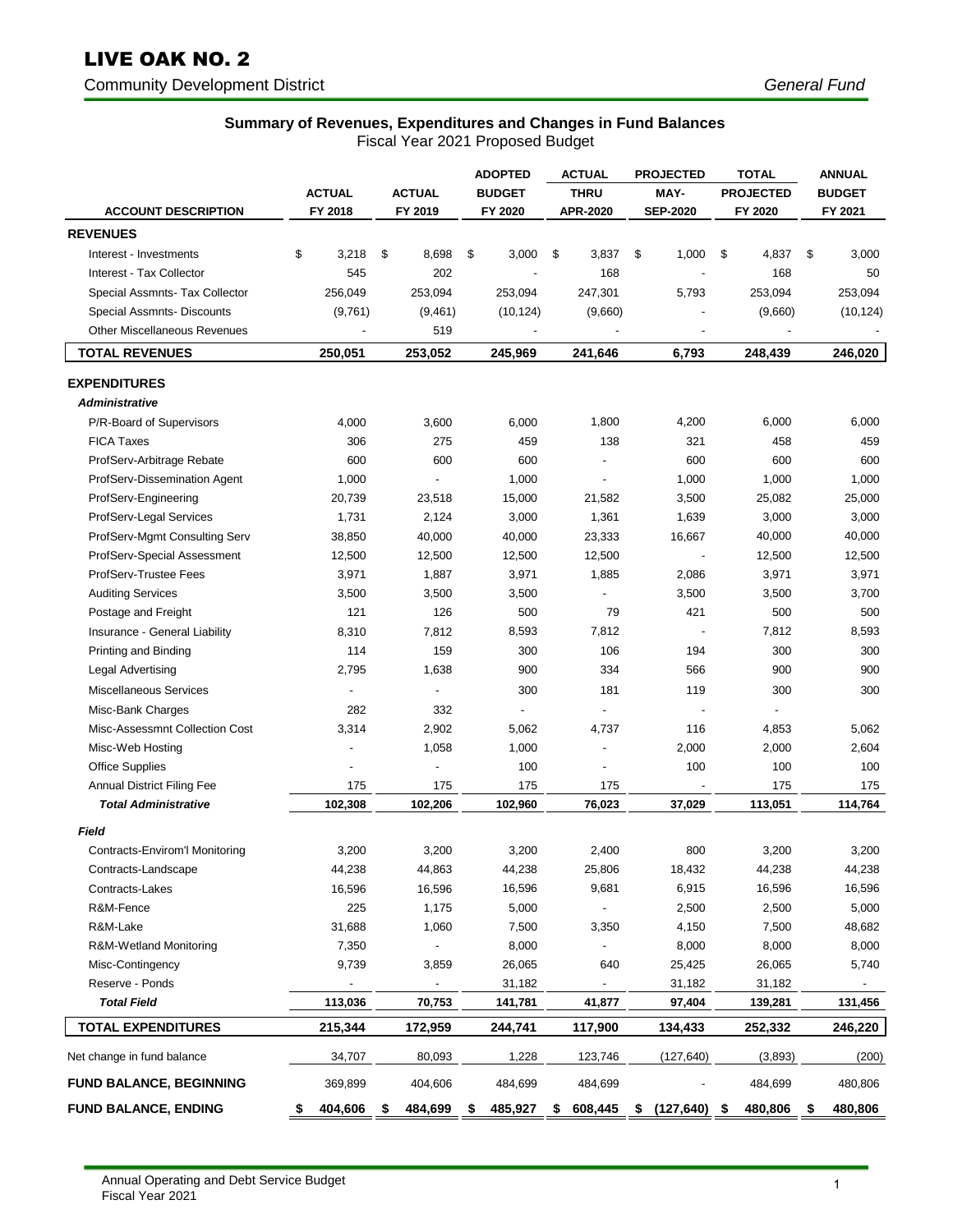#### **Budget Narrative**

Fiscal Year 2021

### **REVENUES**

#### **Special Assessment – Tax Collector**

The District will levy a Non-Ad Valorem assessment on all the assessable property within the District in order to pay for the operating expenditures during the Fiscal Year.

#### **Special Assessment – Discount**

Per Section 197.162, Florida Statutes, discounts are allowed for early payment of assessments. The budgeted amount for the fiscal year is calculated at 4% of the anticipated Non-Ad Valorem assessments.

## **EXPENDITURES**

## **ADMINISTRATIVE**

#### **P/R Board of Supervisor**

Chapter 190 of the Florida Statutes allows for a member of the Board of Supervisors to be compensated for a meeting attendance and to receive \$200 per meeting plus payroll taxes.

#### **FICA Taxes**

Payroll taxes for the Supervisors' salaries are calculated at 7.65% of gross payroll.

#### **Professional Services-Arbitrage Rebate Calculation**

The District will contract with an independent certified public account to annually calculate the District's Arbitrage Rebate Liability on the Series of Benefit Special Assessment Bonds. The budgeted amount for the fiscal year is based on standard fees charged for this service.

#### **Professional Services-Dissemination Agent**

The District is required by the Securities and Exchange Commission to comply with rule 15c2-12(b)-(5), which relates to additional supporting requirements for unrelated bond issues. The budgeted amount for the fiscal year is based on the Series 2016 Continuing Disclosure Certificate found in the indenture.

#### **Professional Services-Engineering**

The District's engineer will be providing general engineering services to the District, i.e. attendance and preparation for monthly board meetings, review invoices, etc. Fees are based on estimated activity.

#### **Professional Services-Legal**

The District's legal counsel will be providing general legal services to the District, i.e. attendance and preparation for monthly meetings, review operating and maintenance contracts, etc. Fees are based on estimated activity.

#### **Professional Services-Management Consulting**

The District receives Management, Accounting, IT and Administrative services as part of a Management Agreement with Inframark - Infrastructure Management Services. The fees are related to the current contracted fees in the Management Agreement.

#### **Professional Services-Special Assessments**

The District has contracted with Inframark - Infrastructure Management Services for the collection of assessments, updating the District's tax roll and levying the annual assessment.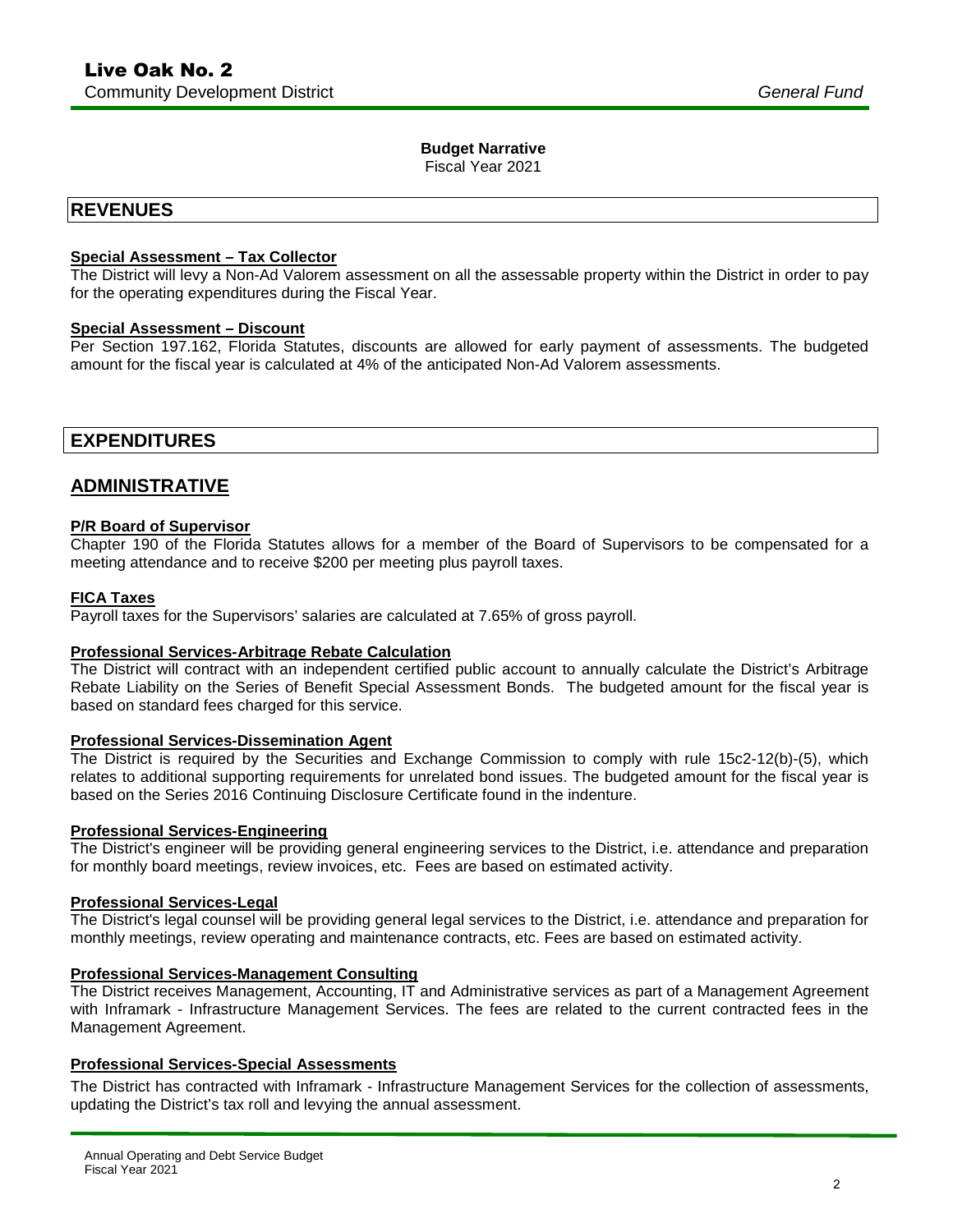### **Budget Narrative**

Fiscal Year 2021

## **EXPENDITURES**

## **ADMINISTRATIVE (CONTINUED)**

#### **Professional Services-Trustee**

The District pays US Bank an annual fee for trustee services on the Series 2016 Special Assessments Refunding Bond. The budgeted amount was provided by the Trustee.

#### **Auditing Services**

The District is required annually to conduct an audit of its financial records by an Independent Certified Public Accounting Firm. The fee is based on existing year's engagement letter.

#### **Postage & Freight**

Mailing of agenda packages, overnight deliveries & correspondence.

#### **Insurance – General Liability**

The District has general liability insurance. These insurance policies are held with Public Risk Insurance. Public Risk Insurance specializes in providing insurance coverage to governmental agencies. The amount is based upon historical expenses with a projected 10% increase.

#### **Printing & Binding**

Printing & binding agenda packages for board meetings, printing of computerized checks, stationary, envelopes etc.

#### **Legal Advertising**

The District is required to advertise various notices for monthly Board meetings, public hearings, etc. in a newspaper of general circulation.

#### **Misc- Bank Charges**

Bank Fees charged by SunTrust on the main operating account.

#### **Misc-Assessment Collection Fee**

The District reimburses the Tax Collector for necessary administrative costs. Per the Florida Statutes, administrative costs shall include, but not be limited to, those costs associated with personnel, forms, supplies, data processing, computer equipment, postage, and programming. The District also compensates the Tax Collector for the actual cost of collection **or** 2% on the amount of special assessments collected and remitted, whichever is greater. The budget for collection costs was based on a maximum of 2% of the anticipated assessment collections.

#### **Misc–Web Hosting**

The District will create and maintain a website for public access to the District's activities.

#### **Office Supplies**

Miscellaneous office supplies required to prepare agenda packages.

#### **Annual District Filing Fee**

The District is required to pay an annual fee to the Department of Economic Opportunity Division of Community Development for \$175.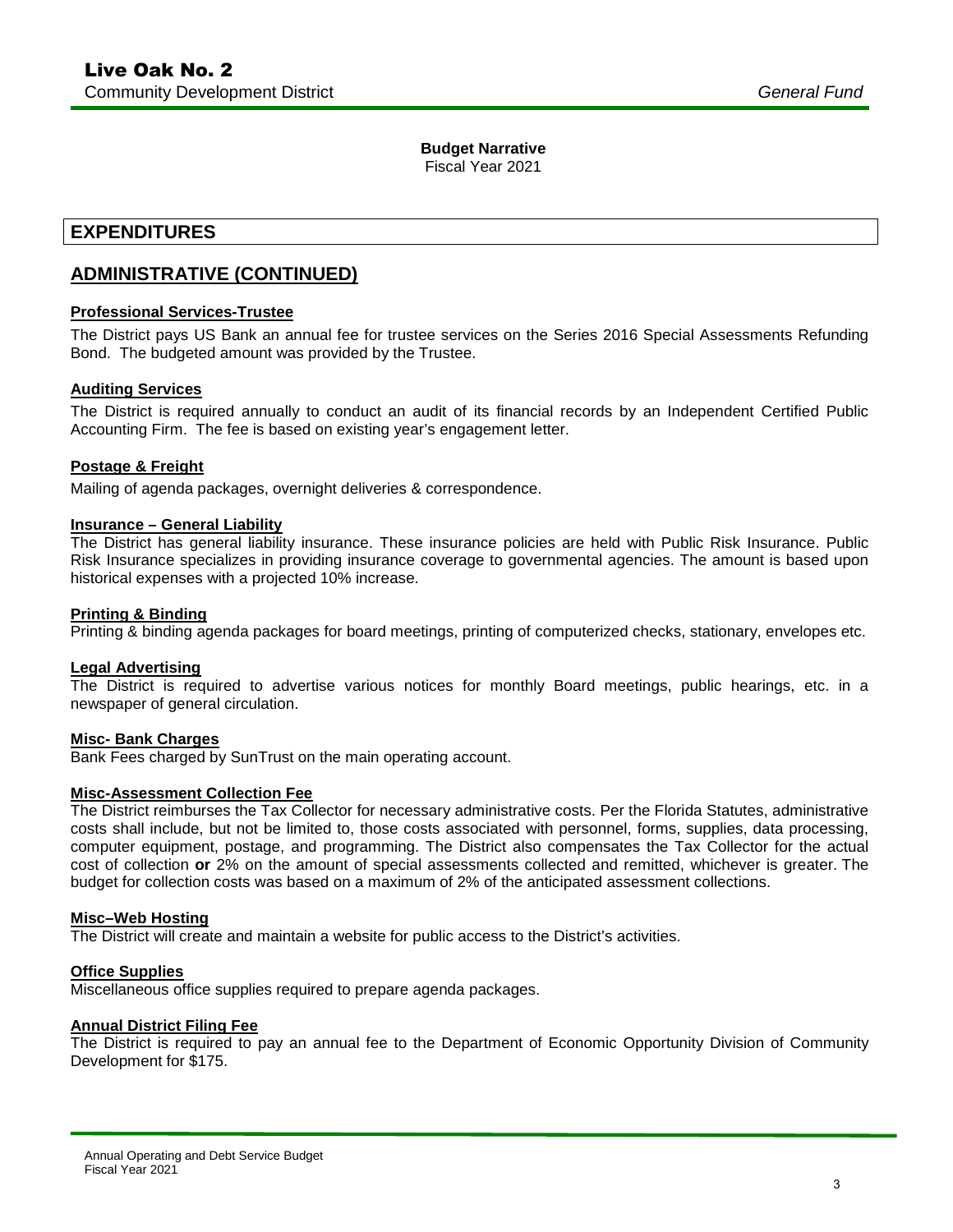### **Budget Narrative**

Fiscal Year 2021

## **EXPENDITURES**

## **OPERATIONS & MAINTENANCE**

#### **Contracts – Envirom'l Monitoring**

The District will contract with Florida Native Nursery to remove and maintain the overgrown weeds and brush in 3 flood compensation areas. The ongoing quarterly maintenance for mitigation of the area is \$800 per quarter.

#### **Contracts - Landscape**

The District currently has a contract with Landscape Maintenance Professionals, Inc. to maintain the landscaping and irrigation system of the common areas within the District. The contract amount is \$3,687 per month.

#### **Contracts-Lakes**

The District has a contract with American EcoSystems to provide lake spray services to 27 ponds for \$1,383/mo.

#### **R&M - Fence**

The District anticipates fence repair expenses.

#### **R&M – Lake**

The District expects to incur minor lake maintenance expenditures.

#### **R&M-Wetland Monitoring**

Monitoring and reporting services for the District's lakes will be provided by Driggers & King Engineering.

#### **Misc-Contingency**

This category represents miscellaneous expenditures incurred during the year that cannot be otherwise classified.

#### **Reserves-Ponds**

This represents reserves the district has budgeted and intends to designate as funds to set aside to cover future capital expenditures which may require substantial cash use.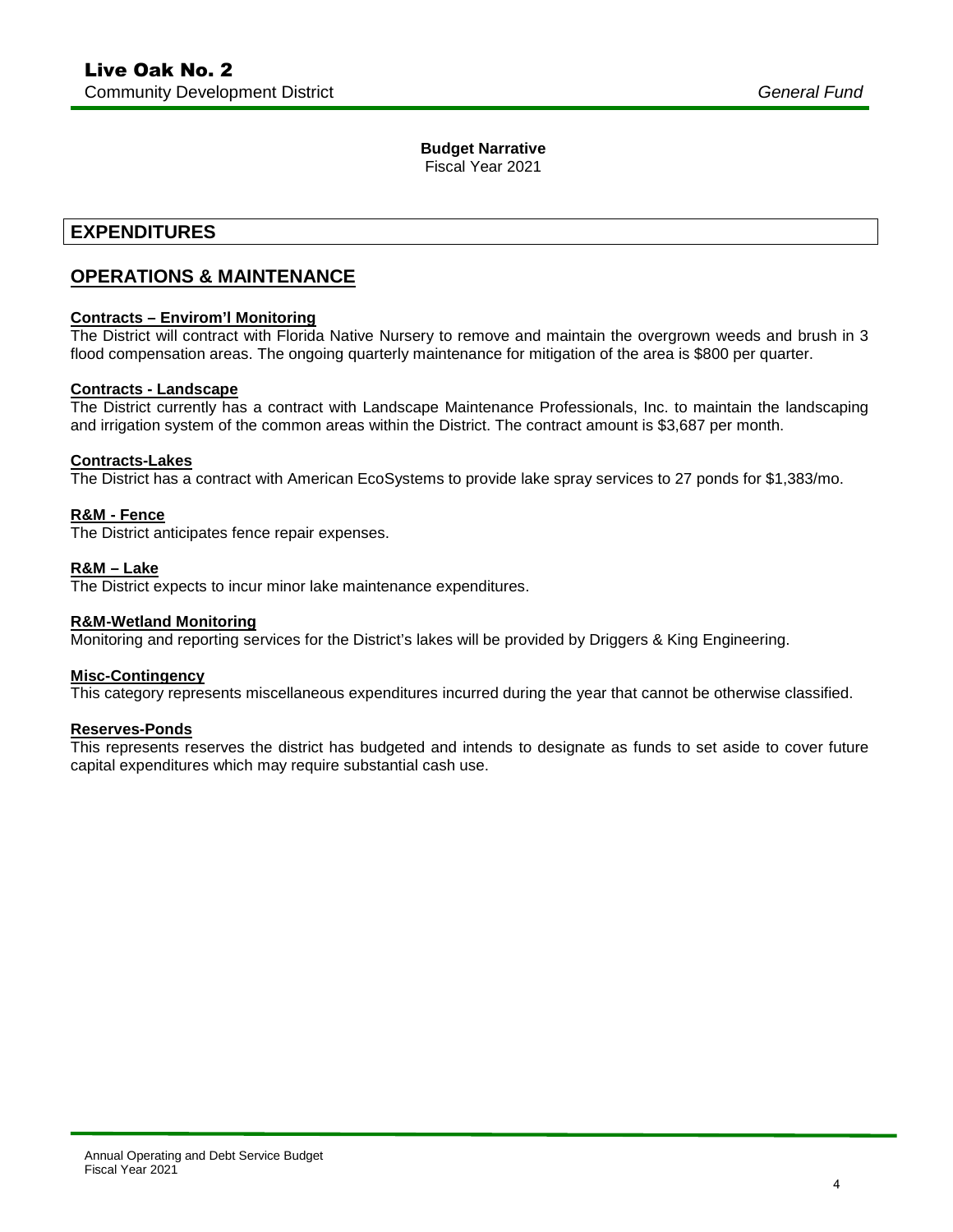### **Exhibit "A"**

### Allocation of Fund Balances

### **AVAILABLE FUNDS**

|                                                     | <b>Amount</b> |
|-----------------------------------------------------|---------------|
| Beginning Fund Balance - Fiscal Year 2021           | \$<br>480,806 |
| Net Change in Fund Balance - Fiscal Year 2021       | (200)         |
| Total Funds Available (Estimated) - 9/30/2021       | 480,606       |
| <b>ALLOCATION OF AVAILABLE FUNDS</b>                |               |
| <b>Assigned Fund Balance</b>                        |               |
| Operating Reserve - First Quarter Operating Capital | (1)<br>61,555 |
| Reserves - Ponds - Prior Years                      | 201,933       |
| <b>Total Allocation of Available Funds</b>          | 263,488       |
| <b>Total Unassigned (undesignated) Cash</b>         | 217,118       |

### **Notes**

(1) Represents approximately 3 months of operating expenditures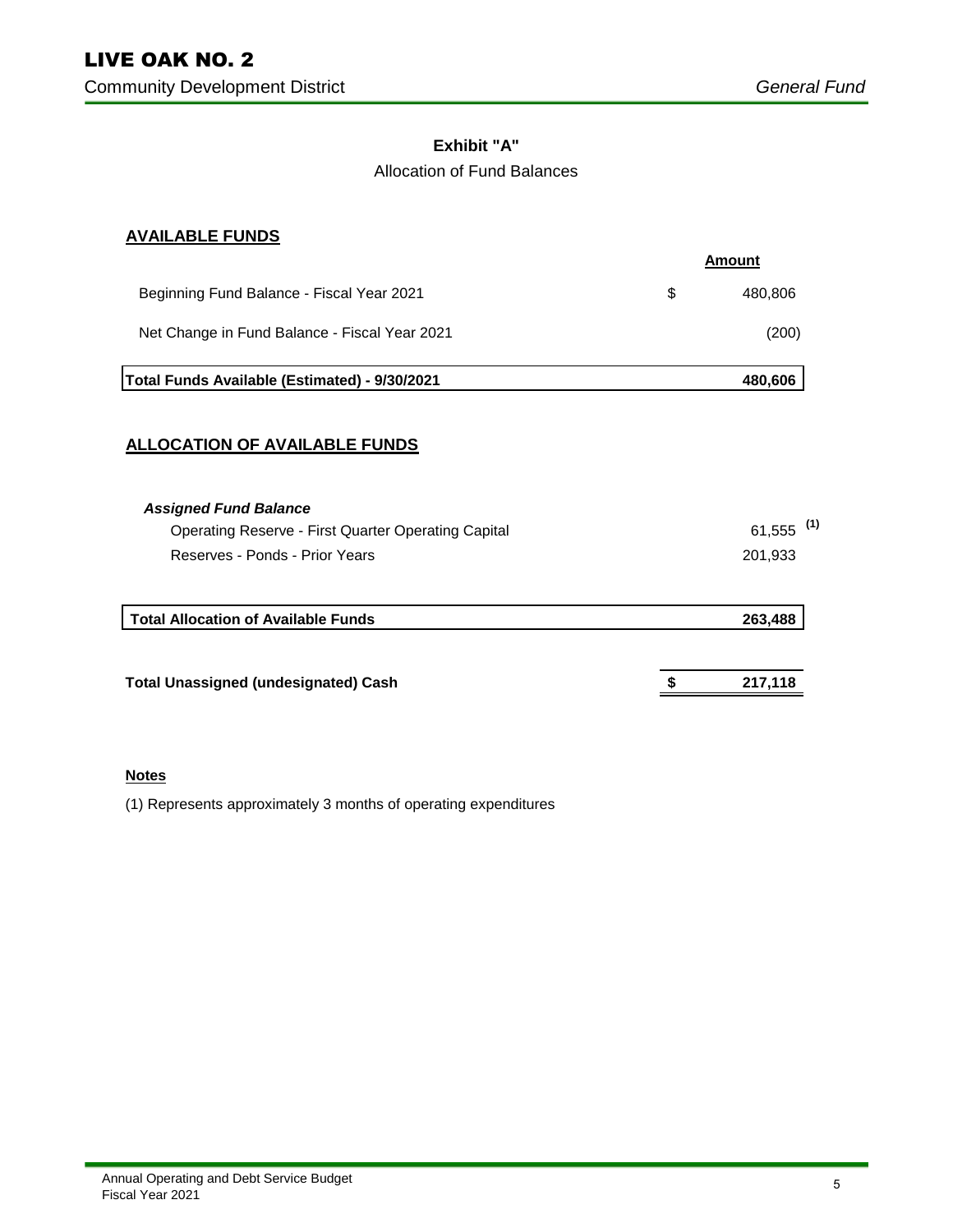## Live Oak No. 2

Community Development District

## **Debt Service Budget**

Fiscal Year 2021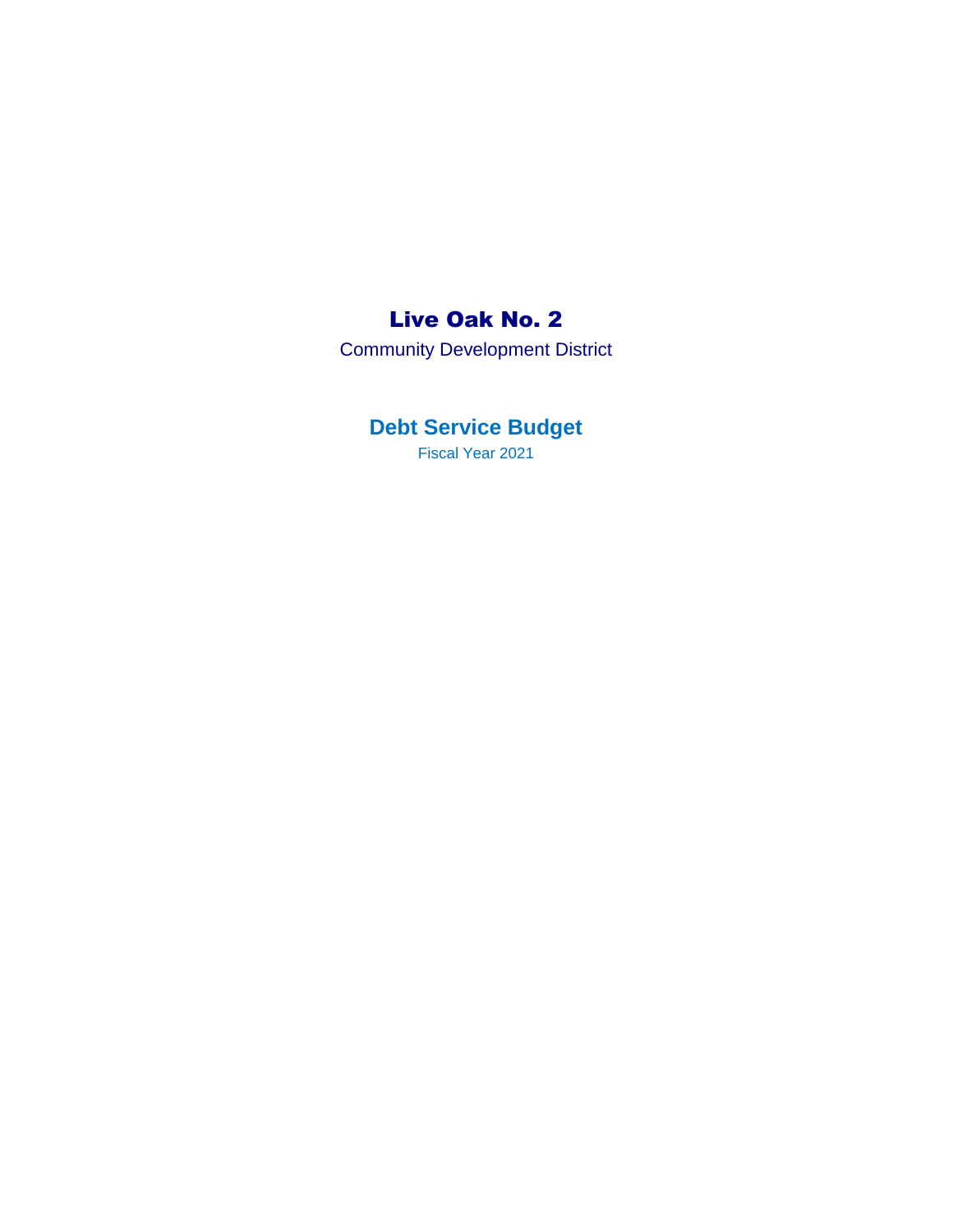## **Summary of Revenues, Expenditures and Changes in Fund Balances**

Fiscal Year 2021 Proposed Budget

|                                       |    |               |    |                |    | <b>ADOPTED</b> | <b>ACTUAL</b>  |                 | <b>PROJECTED</b> | <b>TOTAL</b>     |                |               | <b>ANNUAL</b> |
|---------------------------------------|----|---------------|----|----------------|----|----------------|----------------|-----------------|------------------|------------------|----------------|---------------|---------------|
|                                       |    | <b>ACTUAL</b> |    | <b>ACTUAL</b>  |    | <b>BUDGET</b>  | <b>THRU</b>    | MAY-            |                  | <b>PROJECTED</b> |                | <b>BUDGET</b> |               |
| <b>ACCOUNT DESCRIPTION</b>            |    | FY 2018       |    | FY 2019        |    | FY 2020        | APR-2020       | <b>SEP-2020</b> |                  | FY 2020          |                | FY 2021       |               |
| <b>REVENUES</b>                       |    |               |    |                |    |                |                |                 |                  |                  |                |               |               |
| Interest - Investments                | \$ | 1,088         | \$ | 1,747          | \$ |                | \$<br>3,246    | \$              | 300              | \$               | 3,546          | \$            | 200           |
| Special Assmnts- Tax Collector        |    | 600,455       |    | 600,453        |    | 600,454        | 586,711        |                 | 13,743           |                  | 600,454        |               | 600,454       |
| Special Assmnts- Discounts            |    | (22, 891)     |    | (22, 445)      |    | (24, 018)      | (22, 917)      |                 |                  |                  | (22, 917)      |               | (24, 018)     |
| <b>TOTAL REVENUES</b>                 |    | 578,652       |    | 579,755        |    | 576,436        | 567,040        |                 | 14,043           |                  | 581,083        |               | 576,636       |
| <b>EXPENDITURES</b>                   |    |               |    |                |    |                |                |                 |                  |                  |                |               |               |
| <b>Administrative</b>                 |    |               |    |                |    |                |                |                 |                  |                  |                |               |               |
| Misc-Assessmnt Collection Cost        |    | 7,792         |    | 6,886          |    | 12,009         | 11,238         |                 | 275              |                  | 11,513         | \$            | 12,009        |
| <b>Total Administrative</b>           |    | 7,792         |    | 6,886          |    | 12,009         | 11,238         |                 | 275              |                  | 11,513         |               | 12,009        |
| <b>Debt Service</b>                   |    |               |    |                |    |                |                |                 |                  |                  |                |               |               |
| <b>Principal Debt Retirement</b>      |    | 315,000       |    | 320,000        |    | 330,000        |                |                 | 330,000          |                  | 330,000        |               | 335,000       |
| <b>Prepayments Series</b>             |    | 5,000         |    |                |    |                | 5,000          |                 |                  |                  | 5,000          |               |               |
| <b>Interest Expense Series</b>        |    | 238,324       |    | 231,036        |    | 223,836        | 111,918        |                 | 111,918          |                  | 223,836        |               | 216,411       |
| <b>Total Debt Service</b>             |    | 558,324       |    | 551,036        |    | 553,836        | 116,918        |                 | 441,918          |                  | 558,836        |               | 551,411       |
| <b>TOTAL EXPENDITURES</b>             |    | 566,116       |    | 557,922        |    | 565,845        | 128,156        |                 | 442,193          |                  | 570,349        |               | 563,419       |
| Excess (deficiency) of revenues       |    |               |    |                |    |                |                |                 |                  |                  |                |               |               |
| Over (under) expenditures             |    | 12,536        |    | 21,833         |    | 10,591         | 438,884        |                 | (428, 150)       |                  | 10,734         |               | 13,216        |
| <b>OTHER FINANCING SOURCES (USES)</b> |    |               |    |                |    |                |                |                 |                  |                  |                |               |               |
| Contribution to (Use of) Fund         |    |               |    |                |    |                |                |                 |                  |                  |                |               |               |
| <b>Balance</b>                        |    |               |    |                |    | 10,591         |                |                 |                  |                  |                |               | 13,215        |
| <b>TOTAL OTHER SOURCES (USES)</b>     |    | ۰             |    | $\blacksquare$ |    | 10,591         | $\blacksquare$ |                 | $\blacksquare$   |                  | $\blacksquare$ |               | 13,215        |
| Net change in fund balance            |    | 12,536        |    | 21,833         |    | 10,591         | 438,884        |                 | (428, 150)       |                  | 10,734         |               | 13,215        |
| <b>FUND BALANCE, BEGINNING</b>        |    | 442,874       |    | 455,410        |    | 477,243        | 477,243        |                 |                  |                  | 477,243        |               | 487,977       |
| <b>FUND BALANCE, ENDING</b>           | \$ | 455,410       |    | \$477,243      | \$ | 487,834        | 916,127        | \$              | (428, 150)       | \$               | 487,977        |               | \$501,193     |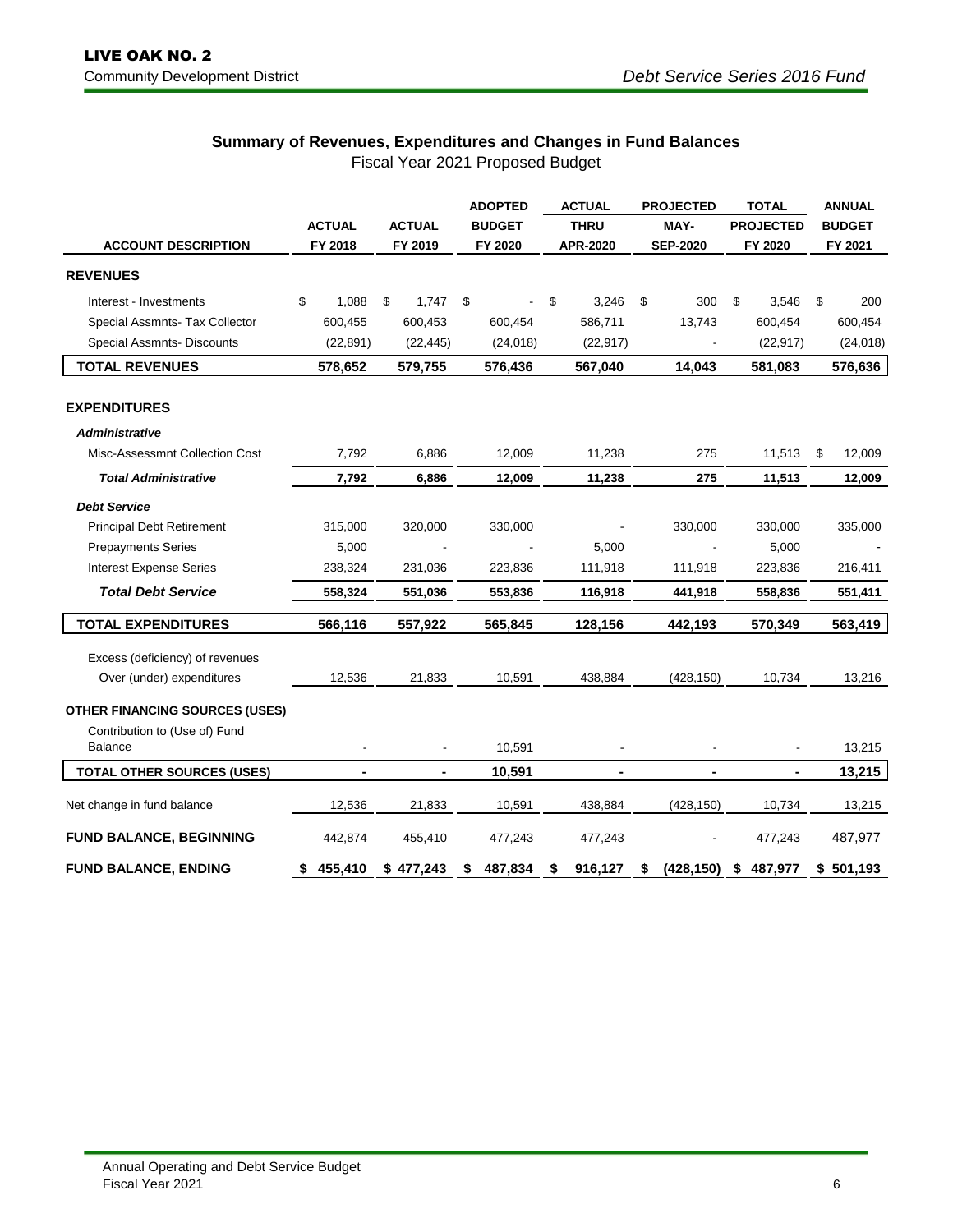| <b>Period</b><br><b>Ending</b> | <b>Principal</b> | Coupon | <b>Interest</b> | <b>Debt Service</b> | <b>Annual Debt</b><br><b>Service</b> |
|--------------------------------|------------------|--------|-----------------|---------------------|--------------------------------------|
| 11/1/2020                      |                  |        | 108,206         | 108,206             |                                      |
| 5/1/2021                       | 335,000          | 2.000% | 108,206         | 443,206             | 551,411                              |
| 11/1/2021                      |                  |        | 104,856         | 104,856             |                                      |
| 5/1/2022                       | 345,000          | 2.250% | 104,856         | 449,856             | 554,711                              |
| 11/1/2022                      |                  |        | 100,974         | 100,974             |                                      |
| 5/1/2023                       | 355,000          | 2.600% | 100,974         | 455,974             | 556,949                              |
| 11/1/2023                      |                  |        | 96,359          | 96,359              |                                      |
| 5/1/2024                       | 360,000          | 2.750% | 96,359          | 456,359             | 552,719                              |
| 11/1/2024                      |                  |        | 91,409          | 91,409              |                                      |
| 5/1/2025                       | 375,000          | 3.125% | 91,409          | 466,409             | 557,819                              |
| 11/1/2025                      |                  |        | 85,550          | 85,550              |                                      |
| 5/1/2026                       | 385,000          | 3.200% | 85,550          | 470,550             | 556,100                              |
| 11/1/2026                      |                  |        | 79,390          | 79,390              |                                      |
| 5/1/2027                       | 400,000          | 3.300% | 79,390          | 479,390             | 558,780                              |
| 11/1/2027                      |                  |        | 72,790          | 72,790              |                                      |
| 5/1/2028                       | 415,000          | 3.700% | 72,790          | 487,790             | 560,580                              |
| 11/1/2028                      |                  |        | 65,113          | 65,113              |                                      |
| 5/1/2029                       | 430,000          | 3.700% | 65,113          | 495,113             | 560,225                              |
| 11/1/2029                      |                  |        | 57.158          | 57.158              |                                      |
| 5/1/2030                       | 445,000          | 3.700% | 57,158          | 502,158             | 559,315                              |
| 11/1/2030                      |                  |        | 48,925          | 48,925              |                                      |
| 5/1/2031                       | 450,000          | 3.700% | 48,925          | 498,925             | 547,850                              |
| 11/1/2031                      |                  |        | 40,600          | 40,600              |                                      |
| 5/1/2032                       | 480,000          | 4.000% | 40,600          | 520,600             | 561,200                              |
| 11/1/2032                      |                  |        | 31,000          | 31,000              |                                      |
| 5/1/2033                       | 500,000          | 4.000% | 31,000          | 531,000             | 562,000                              |
| 11/1/2033                      |                  |        | 21,000          | 21,000              |                                      |
| 5/1/2034                       | 515,000          | 4.000% | 21,000          | 536,000             | 557,000                              |
| 11/1/2034                      |                  |        | 10,700          | 10,700              |                                      |
| 5/1/2035                       | 535,000          | 4.000% | 10,700          | 545,700             | 556,400                              |
| 11/1/2035                      |                  |        |                 |                     |                                      |
| <b>Totals</b>                  | 6,325,000        |        | 2,028,059       | 8,353,059           | 8,353,059                            |

## **AMORTIZATION SCHEDULE SPECIAL ASSESSMENT BONDS SERIES 2016A**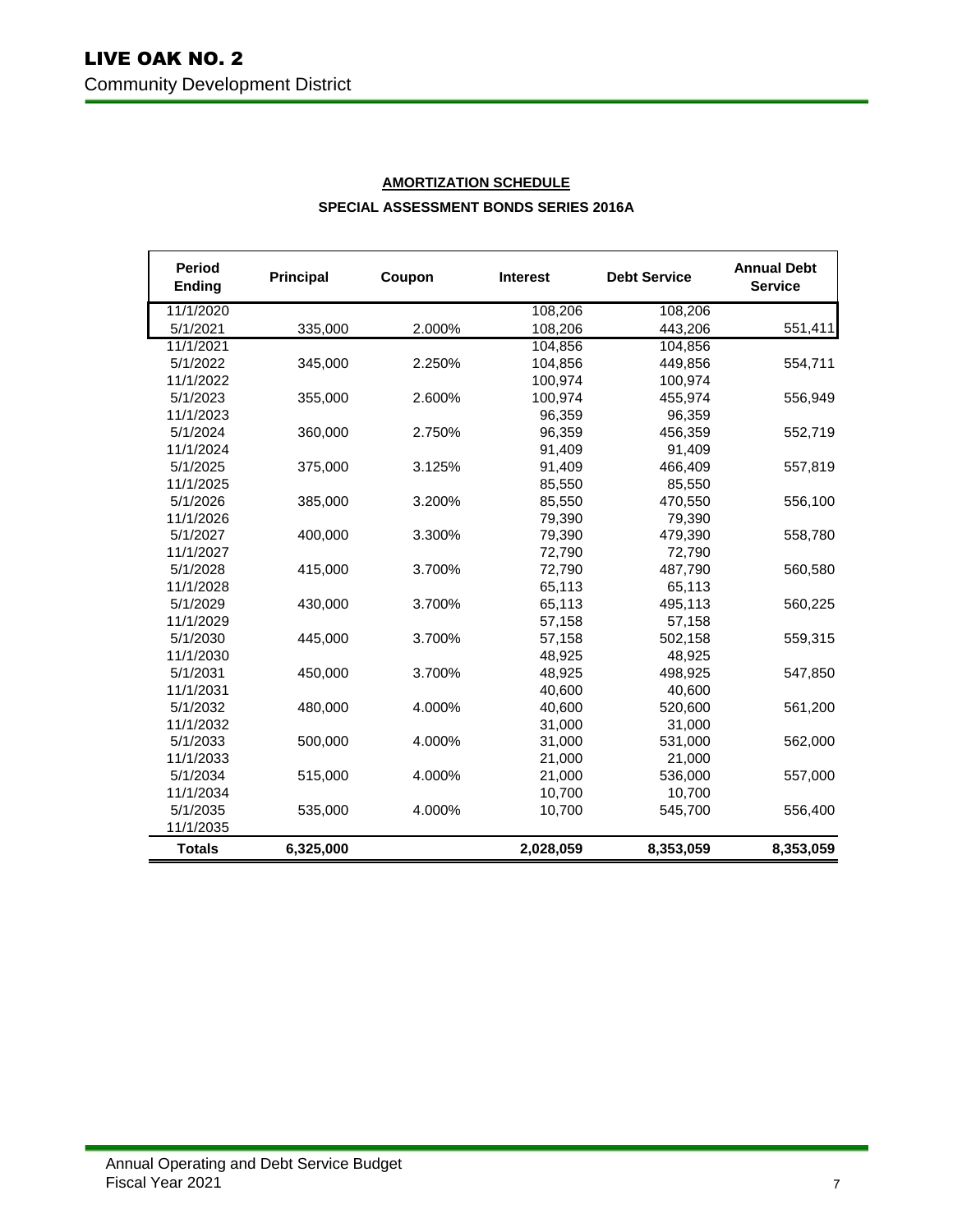## Live Oak No. 2

Community Development District

## **Supporting Budget Schedules**

Fiscal Year 2021